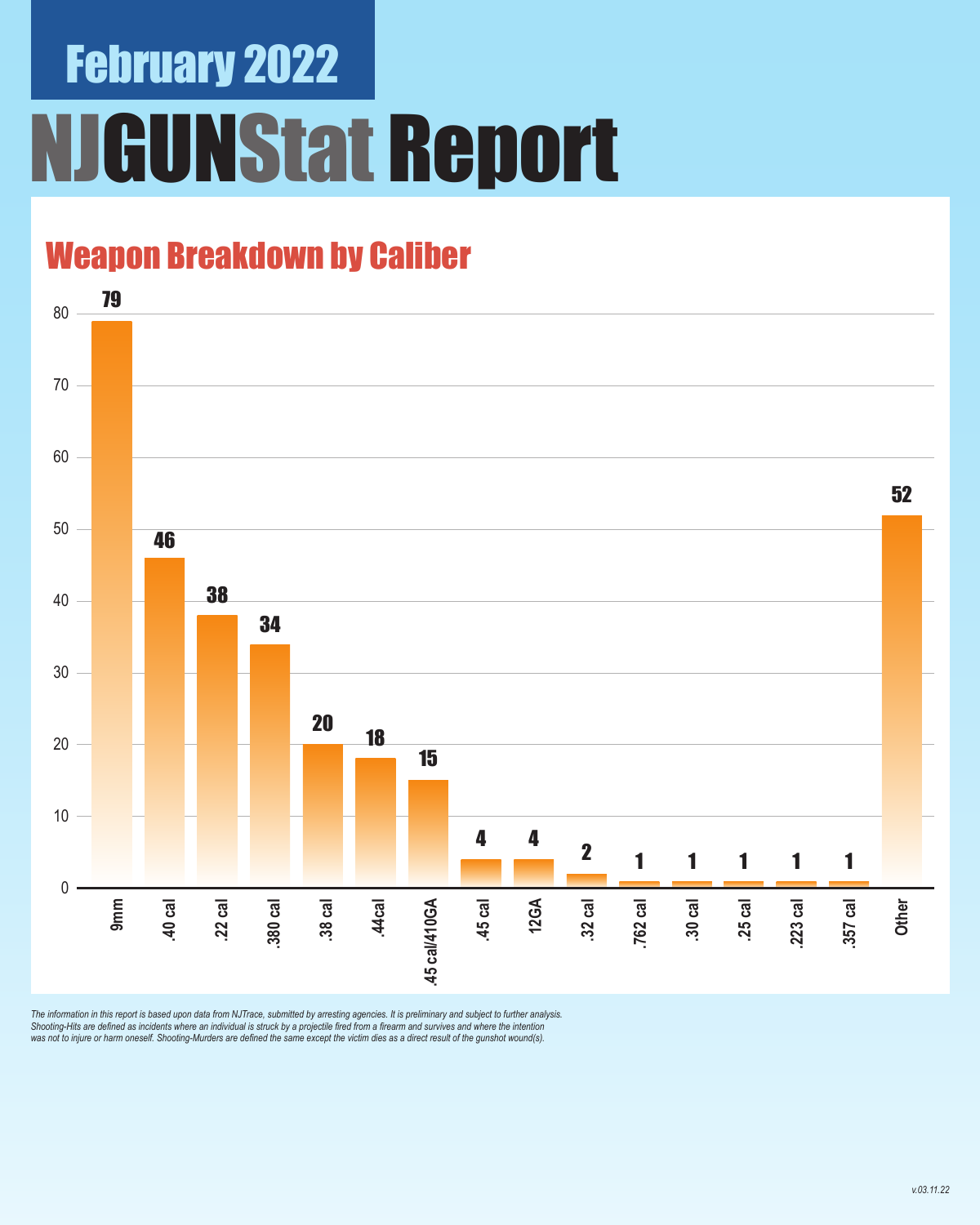# February 2022 **INStat Report**

#### Gun Recovery Numbers Statewide

| <b>Total Crime Guns Recovered</b>                    | 317 |
|------------------------------------------------------|-----|
| Found Property/Turned in                             | 133 |
| <b>Guns with Possessors</b>                          | 184 |
| Individuals Arrested with<br>more than One Crime Gun | 20  |

### New Jersey Counties



#### New Jersey Cities



*The information in this report is based upon data from NJTrace, submitted by arresting agencies. It is preliminary and subject to further analysis. Shooting-Hits are defined as incidents where an individual is struck by a projectile fired from a firearm and survives and where the intention*  was not to injure or harm oneself. Shooting-Murders are defined the same except the victim dies as a direct result of the gunshot wound(s).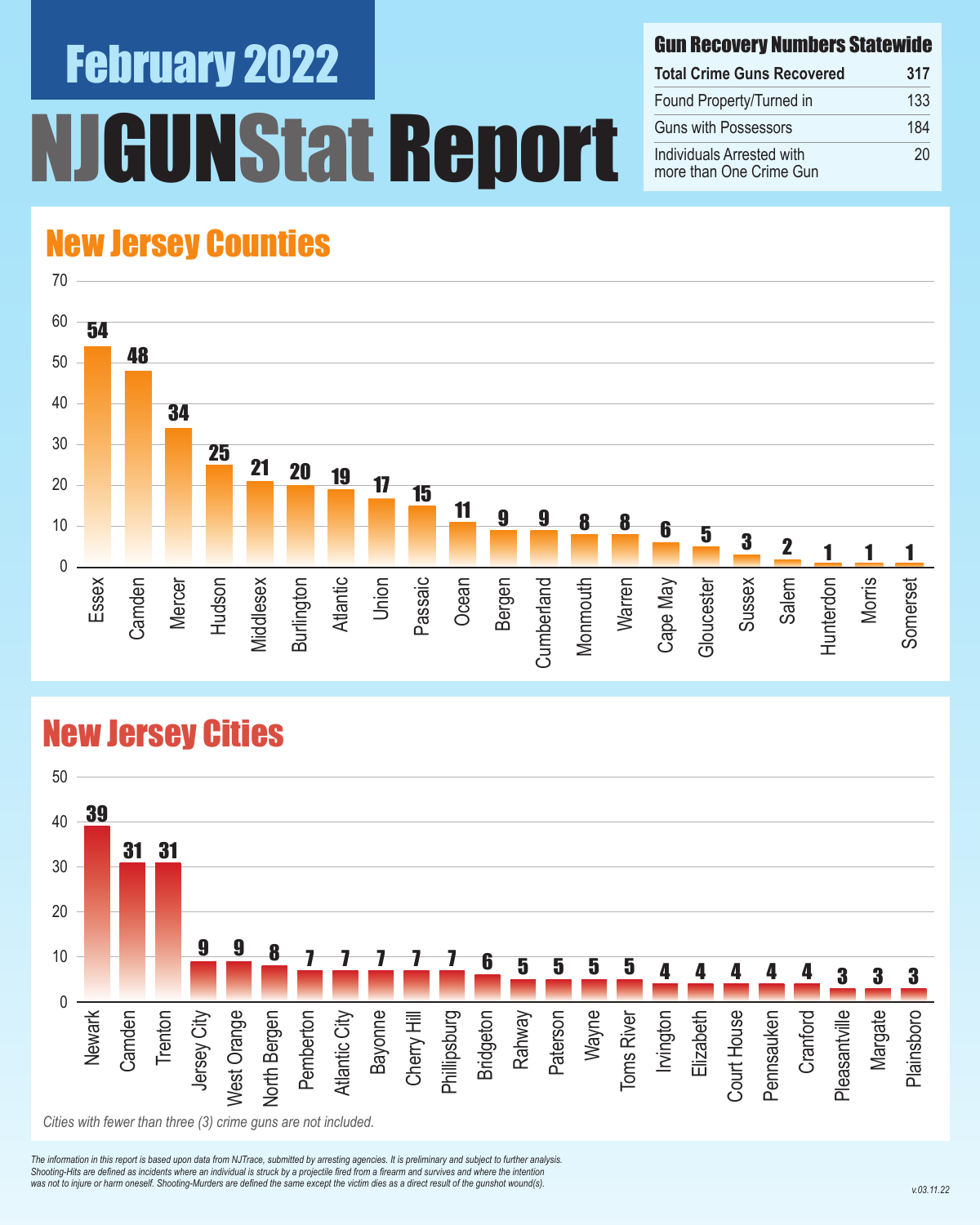## February 2022 NJGUNStat Report

### Weapon Breakdown by Manufacturer



*This chart reflects the information provided to the New Jersey State Police through NJTrace, a statewide program that relies on local police departments to input data on guns used in the commission of a crime. This chart does not rely on any reports from the federal Bureau of Alcohol, Tobacco, Firearms and Explosives (ATF). The information is preliminary and subject to further analysis.*